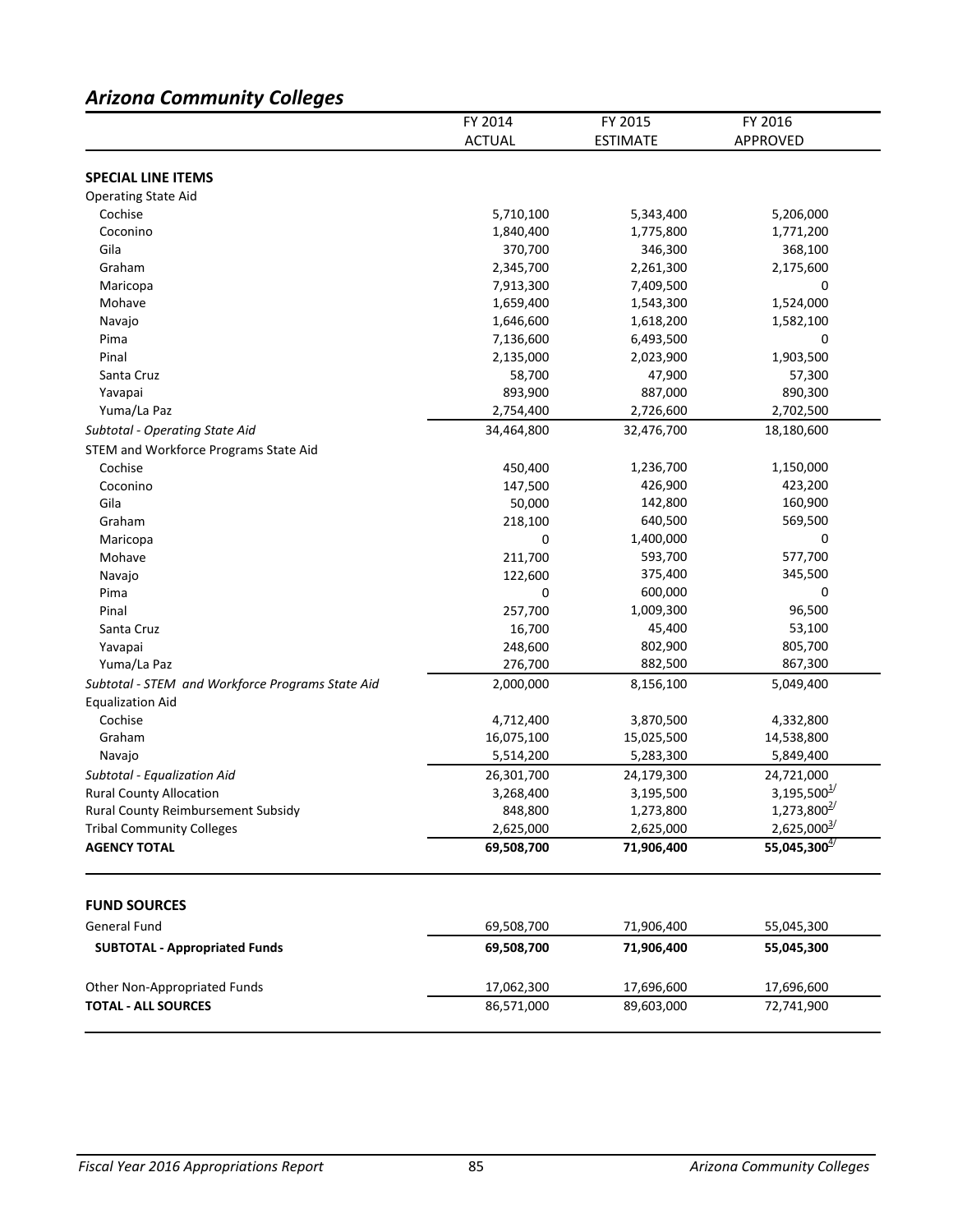**AGENCY DESCRIPTION —** The Arizona community college system is comprised of 10 college districts and 2 provisional districts. Arizona's community colleges provide programs and training in the arts, sciences and humanities, and vocational education leading to an Associate's degree, Certificate of Completion, or transfer to a Baccalaureate degree-granting college or university.

### *Operating State Aid*

The budget includes \$18,180,600 from the General Fund in FY 2016 for Operating State Aid. This amount funds the following adjustments:

### **Enrollment Changes**

The budget includes a decrease of \$(1,519,800) from the General Fund in FY 2016 to fund the statutory formula for Operating State Aid.

Apart from the Maricopa and Pima reductions described below, the budget funds statutory formula costs for a (5,832), or (4.4%), decrease in Full Time Student Equivalent (FTSE) students in community colleges statewide *(see Table 1).* The (5,832) net FTSE decrease consists of a (6,156) FTSE decrease in non-dual enrollment students and a 324 FTSE increase in dual enrollment students. A.R.S. § 15- 1466.01 requires dual enrollment students be funded at 50% for state aid purposes. Dual enrollment refers to high school students who are enrolled in community college courses for both high school and community college credit.

# **Formula Changes**

 $\overline{\phantom{a}}$  . The set of the set of the set of the set of the set of the set of the set of the set of the set of the set of the set of the set of the set of the set of the set of the set of the set of the set of the set o

The budget includes a decrease of \$(12,776,300) from the General Fund in FY 2016 to fund adjustments to the formula for Operating State Aid.

As permanent law, the FY 2016 Higher Education Budget Reconciliation Bill (BRB) (Laws 2015, Chapter 16) eliminates Operating State Aid for Maricopa and Pima. If fully funded, the FY 2016 formula would cost an additional \$12,776,300 (Maricopa, \$6,681,400 and Pima, \$6,094,900).

*Background* – With the exception of Maricopa and Pima, the Operating State Aid Special Line Items provide each community college district with funds for continuing

operating and maintenance expenses pursuant to A.R.S. § 15-1466. The Operating State Aid formula adjusts state aid in an amount that reflects changes in the FTSE enrollment count. This enrollment adjustment is calculated by multiplying the change in the most recent year's actual FTSE for each district by the average state aid per FTSE appropriated in the current fiscal year. *(For FY 2016, the last actual FTSE data was from FY 2014.)* 

| Table 1                             |                                  |              |            |  |  |  |  |
|-------------------------------------|----------------------------------|--------------|------------|--|--|--|--|
| <b>Community College Enrollment</b> |                                  |              |            |  |  |  |  |
|                                     | FY 2013<br>FY 2014<br>Percentage |              |            |  |  |  |  |
| District                            | <b>FTSE</b>                      | <b>FTSE</b>  | Change     |  |  |  |  |
| Cochise                             | 7,766                            | 7,221        | (7.0)%     |  |  |  |  |
| Coconino                            | 2,099                            | 2,092        | (0.3)%     |  |  |  |  |
| Gila                                | 703                              | 785          | 11.7%      |  |  |  |  |
| Graham                              | 3,107                            | 2,765        | $(11.0)\%$ |  |  |  |  |
| Maricopa                            | 81,218                           | 78,454       | (3.4)%     |  |  |  |  |
| Mohave                              | 2,987                            | 2,919        | (2.3)%     |  |  |  |  |
| Navajo                              | 1,962                            | 1,825        | (7.0)%     |  |  |  |  |
| Pima                                | 19,514                           | 17,963       | (7.9)%     |  |  |  |  |
| Pinal                               | 4,822                            | 4,354        | (9.7)%     |  |  |  |  |
| Santa Cruz                          | 218                              | 254          | 16.5%      |  |  |  |  |
| Yavapai                             | 3,984                            | 4,002        | 0.5%       |  |  |  |  |
| Yuma/La Paz                         | 5,537                            | <u>5,451</u> | $(1.6)$ %  |  |  |  |  |
| Total                               | 133,917                          | 128,085      | (4.4)%     |  |  |  |  |

# *STEM and Workforce Programs State Aid*

The budget includes \$5,049,400 from the General Fund in FY 2016 for Science, Technology, Engineering and Mathematics (STEM) and Workforce Programs State Aid (formerly Capital Outlay State Aid). This amount funds the following adjustments:

### **Enrollment Changes**

The budget includes a decrease of  $\frac{1}{2}(1,106,700)$  from the General Fund in FY 2016 to fund STEM and Workforce Programs State Aid.

4/ General Appropriation Act funds are appropriated as District-by-District Special Line Items.

 $1/$  A.R.S. § 15-1469.01 provides that the General Fund will pay the initial cost of students attending community colleges who are from counties that are not part of an established community college district, and then the state will withhold these counties' sales tax revenues to offset that cost. In FY 2016 the JLBC Staff calculates that amount to be \$3,195,500. Because this appropriation is in permanent statute, it is not included in the General Appropriation Act.

<sup>2/</sup> Of the \$1,273,800 appropriated to the Rural County Reimbursement Subsidy line item, Apache County receives \$699,300 and Greenlee County \$574,500. (General Appropriation Act footnote)

<sup>3/</sup> A.R.S. § 42-5031.01 directs the State Treasurer to annually transmit to the tribal colleges 10% of Transaction Privilege Tax (TPT) revenues collected from sources located on the reservation, or \$1,750,000, whichever is less, as well as 5% of TPT revenues collected on the reservation, or \$875,000, whichever is less, to a technical college on the same reservation. Because this appropriation is in permanent statute, it is not included in the General Appropriation Act.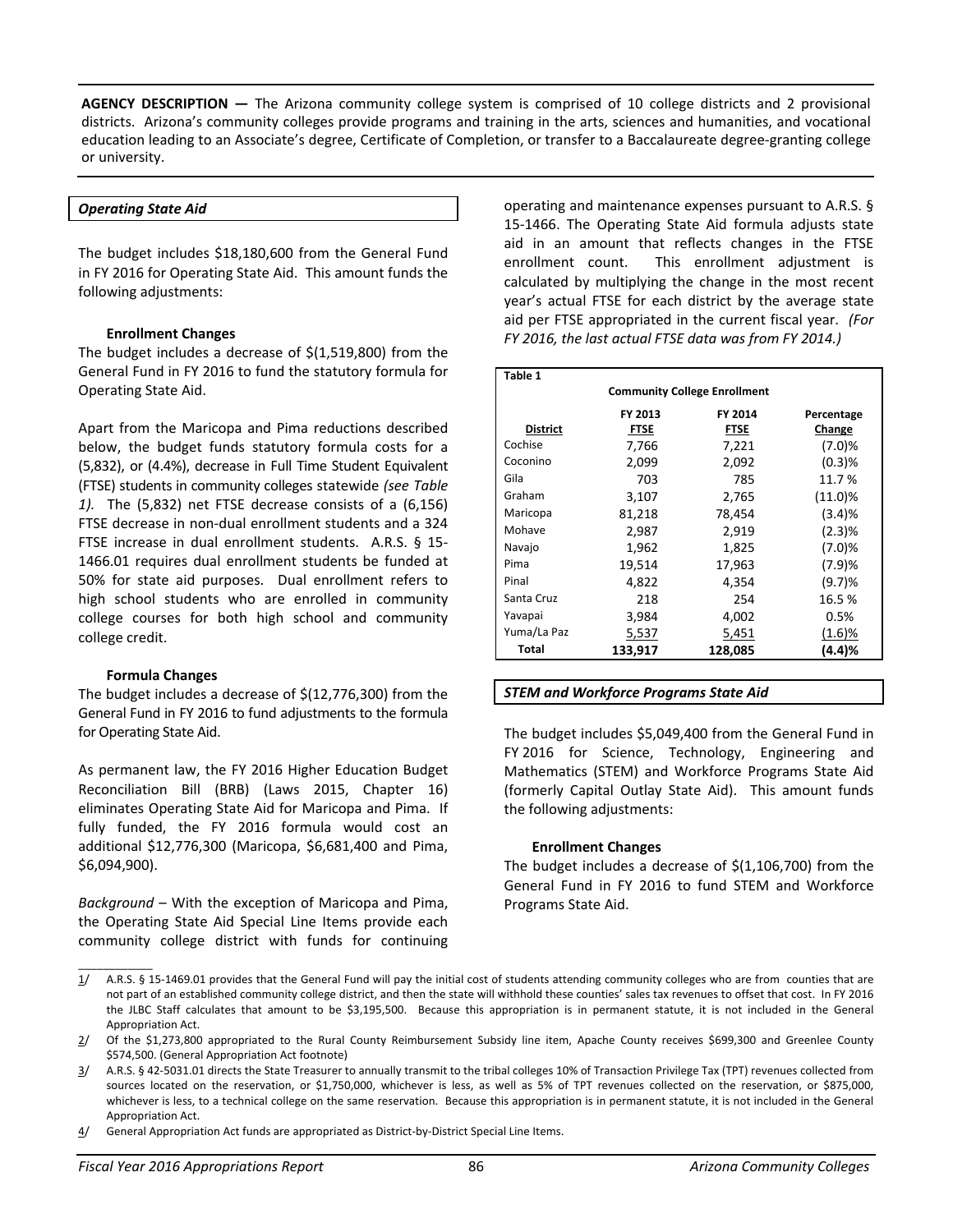As session law, the FY 2016 Higher Education BRB suspends the program's funding formula in A.R.S. § 15- 1464 for FY 2016 and instead funds the amounts specified in the General Appropriation Act, which totals to \$5,049,400. Enrollment changes reduce formula aid by \$(293,700) and the budget also forgoes \$(813,000) for Pinal in FY 2016 and limits their aid to \$96,500.

# **Formula Changes**

The budget includes a decrease of \$(2,000,000) from the General Fund in FY 2016 to fund adjustments to the formula for STEM and Workforce Programs State Aid.

In FY 2015, the budget included \$6,156,100 to fully fund the STEM formula for rural districts, and \$2,000,000 to partially fund STEM for Maricopa and Pima (\$1,400,000 and \$600,000 respectively).

As permanent law, the FY 2016 Higher Education BRB eliminates STEM and Workforce Programs State Aid for Maricopa and Pima. The BRB also suspends the formula in A.R.S. § 15-1464 for FY 2016, since Pinal is limited to \$96,500. All other districts receive their full formula funding. If fully funded the FY 2016 formula would cost an additional \$15,876,400 (Maricopa, \$12,207,100, Pima, \$2,856,300 and Pinal, \$813,000).

*Background* – The STEM and Workforce Programs Special Line Items provide the community college districts with funds for partnerships, faculty, technology equipment, student services, facilities, and property needs pursuant to A.R.S. § 15-1464.

The STEM and Workforce Programs State Aid formula provides per capita funding to districts other than Maricopa and Pima based on the district's size and the most recent year's actual audited FTSE. The statutory formula provides \$210 per FTSE for districts with 5,000 or less FTSE or \$160 per FTSE for districts with greater than 5,000 FTSE.

The FY 2016 Higher Education BRB, however, also suspends the formula in A.R.S. § 15-1464 for FY 2016, since Pinal is limited to \$96,500. All other districts receive their full formula funding.

# *Equalization Aid*

The budget includes \$24,721,000 from the General Fund in FY 2016 for Equalization Aid. This amount funds the following adjustments:

### **Property Value Changes**

The budget includes an increase of \$541,700 from the General Fund in FY 2016 to reflect increased formula costs for funding Equalization Aid due to assessed valuation changes. Detail of specific district changes is shown in *Table 2*.

| Table 2                              |              |                    |                |  |
|--------------------------------------|--------------|--------------------|----------------|--|
| FY 2016 Equalization Funding Changes |              |                    |                |  |
|                                      |              | Year-over-         |                |  |
| <b>District</b>                      | FY 2015      | <b>Year Change</b> | <b>FY 2016</b> |  |
| Cochise                              | \$3,870,500  | \$462,300          | \$4,332,800    |  |
| Graham                               | 15,025,500   | (486,700)          | 14,538,800     |  |
| Navajo                               | 5,283,300    | 566,100            | 5,849,400      |  |
| <b>Total</b>                         | \$24,179,300 | \$541,700          | \$24,721,000   |  |

*Background* – The Equalization Special Line Items provide additional state aid to community college districts with property tax bases that are less than the minimum assessed value specified in A.R.S. § 15-1402. Under the Equalization Aid formula, the minimum assessed valuation is revised by the average change in actual assessed valuation for the most recent year for all rural districts with populations of less than 500,000 persons. For the FY 2016 Equalization Aid formula calculation, the minimum assessed valuation decreased (1.3)% to \$1.27 billion. *(See Table 3 for the calculation of the growth rate.)* 

Equalization Aid is paid based on the difference between the minimum assessed valuation and the most recent actual assessed valuation for the district. Equalization Aid is calculated at the lesser of \$1.37 per \$100 of the district's assessed valuation or the district's levy rate.

As noted in *Table 3*, the average rural district assessed value declined by (1.3)%, in TY 2014. In comparison, Cochise declined by (5.0)% and Navajo declined by (6.5)%. By declining more than the average district, Cochise and Navajo qualify for more aid. Graham property values increased by 9.6%. Since Graham came closer to the minimum assessed value (which declined 1.3%) they qualify for less aid.

| Table 3                                                                                           | <b>Equalization Growth Factor</b> |                   |           |  |  |
|---------------------------------------------------------------------------------------------------|-----------------------------------|-------------------|-----------|--|--|
| for Tax Years (TY) 2013-2014                                                                      |                                   |                   |           |  |  |
|                                                                                                   |                                   |                   | TY 2013-  |  |  |
|                                                                                                   | TY 2013                           | TY 2014           | 2014      |  |  |
| <b>District</b>                                                                                   | <b>Primary AV</b>                 | <b>Primary AV</b> | % Growth  |  |  |
| Cochise*                                                                                          | \$1,006,475,400                   | \$955,719,000     | (5.0)%    |  |  |
| Graham*                                                                                           | 192,240,700                       | 210,752,700       | 9.6%      |  |  |
| Navajo*                                                                                           | 903,351,900                       | 845,016,700       | (6.5)%    |  |  |
| Coconino                                                                                          | 1,519,086,300                     | 1,518,999,200     | 0.0%      |  |  |
| Mohave                                                                                            | 1,771,371,900                     | 1,727,682,200     | (2.5)%    |  |  |
| Pinal                                                                                             | 1,988,882,400                     | 2,004,274,800     | 0.8%      |  |  |
| Yavapai                                                                                           | 2,232,629,600                     | 2,217,272,800     | (0.7)%    |  |  |
| Yuma/LaPaz                                                                                        | 1,328,950,800                     | 1,318,636,200     | $(0.8)$ % |  |  |
| Total                                                                                             | \$10,942,989,000                  | \$10,798,353,600  | (1.3)%    |  |  |
| <b>Minimum AV</b>                                                                                 | \$1,288,994,100                   | \$1,271,979,400   | (1.3)%    |  |  |
| $\ast$<br>These districts qualify to receive Equalization Aid under the state<br>funding formula. |                                   |                   |           |  |  |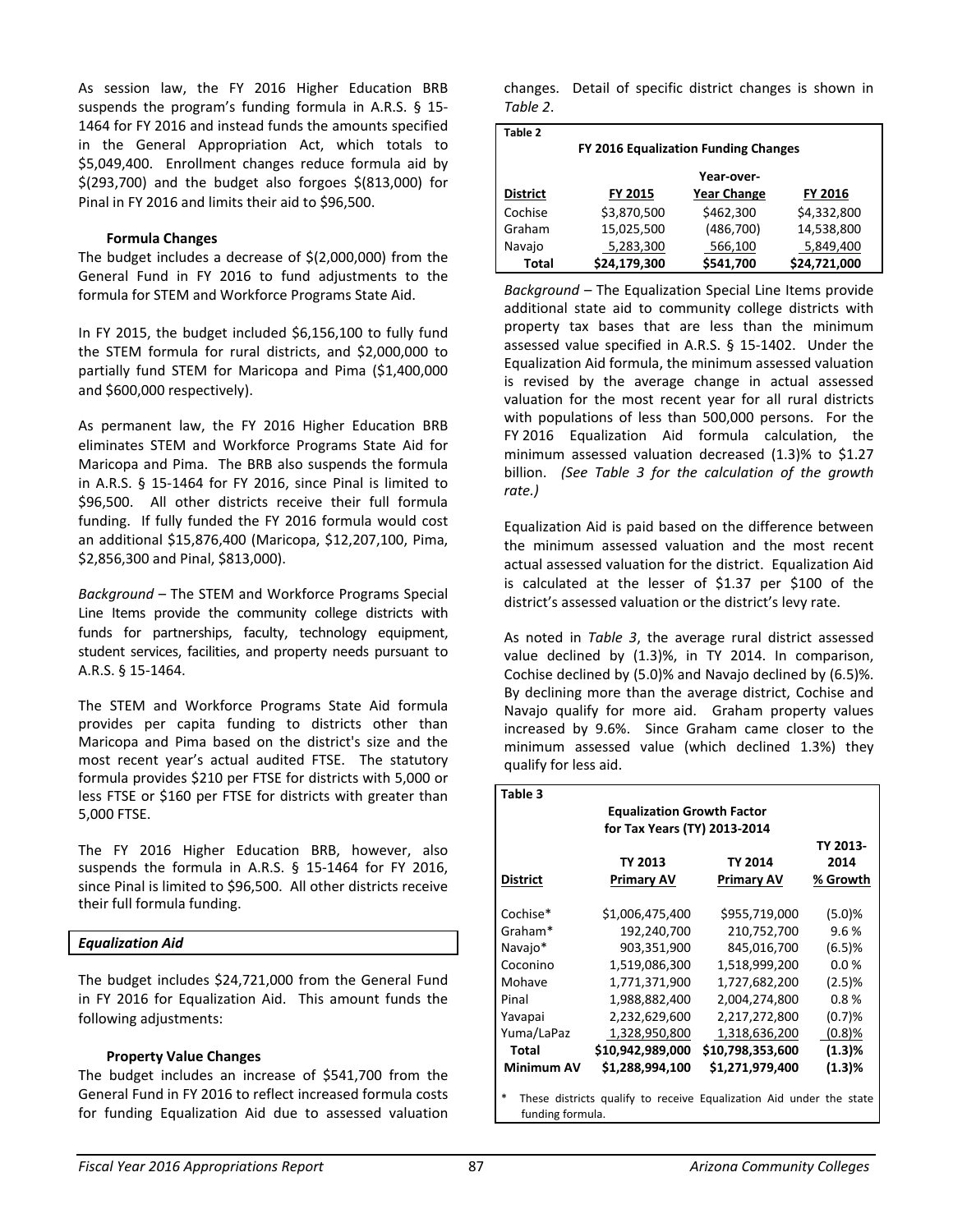In any one year a district's equalization assistance will depend on 1) whether the district falls below the minimum threshold (\$1.27 billion in FY 2016) and 2) whether the district's change in assessed value was less than the rural districts' average and 3) the applicable tax rate.

# *Rural County Allocation*

The budget includes \$3,195,500 from the General Fund in FY 2016 for Rural County Allocation. This amount is unchanged from FY 2015.

*Background -* The Rural County Allocation Special Line Item facilitates payment to community college districts for students enrolled from counties that are not a part of an established community college district. If a county is not part of a community college district, it is responsible for the cost of their students attending community college in another county. A.R.S. § 15-1469.01 provides that the General Fund will pay the initial cost for these counties and then the state will withhold these counties' sales tax revenues to offset that cost; therefore there is no net General Fund impact. The FY 2014 expenditure of \$3,268,400 was offset by corresponding reductions in the counties' sales tax apportionment. The payments made on behalf of the counties are not included in county expenditure limits established in the Arizona Constitution. The county payments are partially offset by a state subsidy. *(See next line item.)*

Each year, the amount is determined by enrollment counts submitted to the JLBC Staff. The JLBC Staff is required by A.R.S. § 1469D to report the county withholdings to the Treasurer by May 15 for the upcoming fiscal year. In May 2014, the JLBC Staff reported the amount to be \$3,195,500 for FY 2015.

Monies for the Rural County Allocation are authorized by A.R.S. § 15-1469.01, and therefore do not appear in the General Appropriation Act.

# *Rural County Reimbursement Subsidy*

The budget includes \$1,273,800 from the General Fund in FY 2016 for Rural County Reimbursement Subsidy. This amount is unchanged from FY 2015.

This funding partially offsets the cost to counties that are not part of an established community college district. The funding is appropriated to Apache and Greenlee Counties. The FY 2016 budget allocates \$699,300 to Apache and \$574,500 to Greenlee.

# *Tribal Community Colleges*

The budget includes \$2,625,000 from the General Fund in FY 2016 for Tribal Community Colleges. This amount is unchanged from FY 2015.

*Background* – A.R.S. § 42-5031.01 allows any qualifying tribal community college to receive \$1,750,000, or 10% of the Transaction Privilege Tax (TPT) revenues collected from all sources located on the reservation, whichever is less. These monies provide tribal community colleges with funding for maintenance, renewal, and capital expenses. A.R.S. § 42-5031.01 also allows any additional technical college located on the same reservation to receive \$875,000, or 5% of the TPT revenues collected from sources located on the reservation, whichever is less. Actual amounts for FY 2016 will depend on FY 2016 collections. Given the language of A.R.S. § 42-5031.01, these monies do not appear in the General Appropriation Act.

This funding is limited to tribes that enter into a compact with the Executive. The FY 2016 Higher Education BRB extends the deadline for tribes to enter into a compact from September 1, 2012 to September 1, 2017. Diné College and Navajo Technical College on the Navajo Nation are the only schools that currently qualify to receive TPT revenues. The only other existing tribal community college in Arizona is Tohono O'Odham Community College. If Tohono O'Odham enters into a compact with the Executive before September 1, 2017 it would receive roughly \$168,600, which is 10% of the total FY 2014 TPT collections from the reservation.

The budget assumes that \$1,750,000 will be distributed to Diné College and \$875,000 will be distributed to Navajo Technical College in FY 2016. These amounts represent 10% and 5%, up to \$1,750,000 and \$875,000, respectively, of the estimated TPT revenues to be collected in the Navajo reservation in FY 2016.

# *Additional Legislation*

# *Community College Special Plate Fund*

Laws 2015, Chapter 295 requires a community college district with more than 50,000 students to establish a Community College District Collegiate Special Plate Fund consisting of fees collected from the sale of community college specialty license plates issued by the Department of Transportation (ADOT). Of the \$25 fee for the specialty plate, \$8 goes to the State Highway Fund and \$17 goes to the Community College District Collegiate Special Plate Fund. All monies in the fund are for academic scholarships. Maricopa is currently the only district with more than 50,000 students.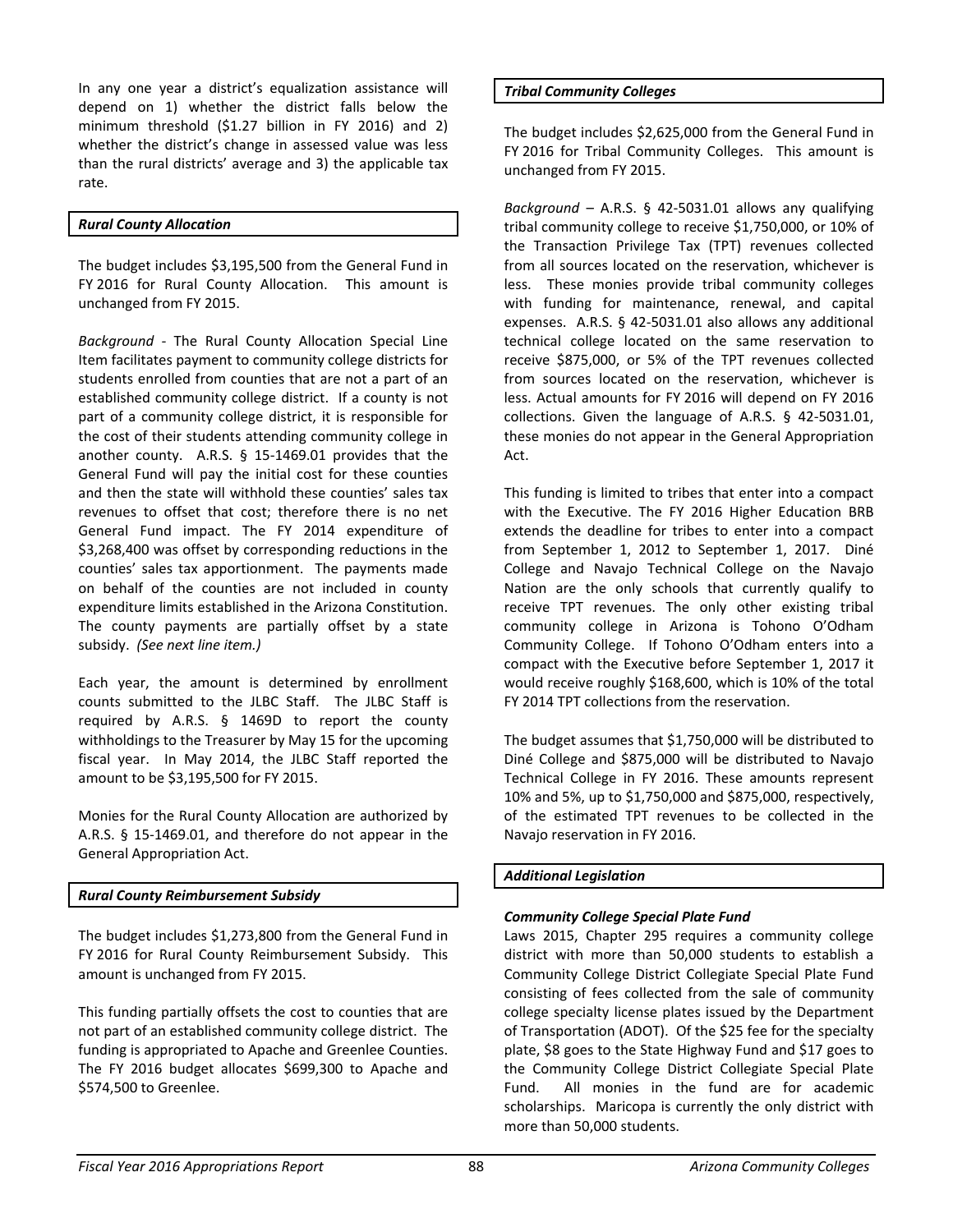**Table 4**

\_\_\_\_\_\_\_\_\_\_\_\_

#### **Total Estimated Community College Revenues – FY 2015**

|                          |                  |                     |               |               |              |                     |                     | % Change   |
|--------------------------|------------------|---------------------|---------------|---------------|--------------|---------------------|---------------------|------------|
|                          |                  |                     | Property      |               |              | FY 2015             | FY 2014             | from       |
| <b>District</b>          | <b>State Aid</b> | <b>Tuition/Fees</b> | Taxes         | Grants        | Other $1$    | Total $\frac{2}{3}$ | Total <sup>3/</sup> | FY 2014    |
| Cochise                  | \$10,450,600     | \$7,097,000         | \$19,430,100  | \$15,301,000  | \$7,329,700  | \$59,608,400        | \$49,828,700        | 19.6%      |
| Coconino                 | 2,202,700        | 7,383,000           | 9,189,700     | 8,093,700     | 958,600      | 27,827,700          | 25,378,000          | 9.7%       |
| Gila <sup>4/</sup>       | 489,100          | $\Omega$            | 3,992,100     | 33,600        | 475,000      | 4,989,800           | 5,116,100           | (2.5)%     |
| Graham                   | 17,927,300       | 6,867,300           | 5,652,200     | 11,359,500    | 9,223,900    | 51,030,200          | 42,472,700          | 20.1%      |
| Maricopa                 | 8,809,500        | 304,947,600         | 512,759,200   | 317,670,800   | 50,142,400   | 1,194,329,500       | 987,719,500         | 20.9%      |
| Mohave                   | 2,137,000        | 9,175,400           | 21,105,000    | 10,182,000    | 445,400      | 43,044,800          | 43,790,000          | (1.7)%     |
| Navajo                   | 7,276,900        | 4,500,000           | 14,035,800    | 6,400,000     | 2,640,000    | 34,852,700          | 33,643,600          | 3.6%       |
| Pima                     | 7,093,500        | 54,068,000          | 100,327,000   | 65,787,000    | 5,053,500    | 232,329,000         | 208,645,800         | 11.4%      |
| Pinal                    | 3,033,200        | 12,478,000          | 42,413,000    | 24,615,700    | 4,711,100    | 87,251,000          | 80,431,900          | 8.5%       |
| Santa Cruz <sup>4/</sup> | 93,300           | $\Omega$            | 1,437,100     | 20,000        | 10,400       | 1,560,800           | 1,818,500           | $(14.2)\%$ |
| Yavapai                  | 1,689,900        | 11,867,000          | 46,313,200    | 15,674,000    | 4,372,500    | 79,916,600          | 76,138,700          | 5.0%       |
| Yuma/La Paz              | 3,609,100        | 13,662,400          | 31,501,200    | 20,000,000    | 5,019,000    | 73,791,700          | 78,697,600          | (6.2)%     |
| Total                    | \$64,812,100     | \$432,045,700       | \$808,155,600 | \$495,137,300 | \$90,381,500 | \$1,890,532,200     | \$1,633,681,100     | 15.7%      |

1/ Includes auxiliary programs, interest income, workforce development funds, and transfers.

2/ Total revenues do not include bond proceeds or district fund balances. Including these amounts total revenues are estimated to be \$2,495,555,000 for FY 2015.

3/ Total revenues do not include bond proceeds or district fund balances. Including these amounts total revenues are \$1,735,166,200 for FY 2014.

4/ Gila Provisional Community College contracts with Graham County's Eastern Arizona College in order to provide degree programs. Therefore, Gila's tuition and fee revenues are collected by Graham according to their contract agreement. Santa Cruz Provisional Community College contracts with Cochise County's Community College in order to provide degree programs. Therefore, Santa Cruz's tuition and fee revenues are collected by Cochise according to their contract agreement.

### *Community College Tuition Financing Districts*

Laws 2015, Chapter 306 renames provisional community college districts established after December 31, 2014, to *community college tuition financing districts*, specifies the county board of supervisors will serve as the governing board to any community college tuition financing district, and establishes the study committee on community college finance and expenditure limits.

An area that wishes to form a community college but does not meet the minimum assessed valuation or population requirements in A.R.S § 15-1402 may form a provisional community college district. A provisional community college district is required to contract with an existing community college district to provide instruction and services to students. Gila and Santa Cruz currently are the only established provisional districts.

The study committee is directed to examine community college district constitutional expenditure limits, review the impact of expenditure limits on community college districts, establish methods to move closer to actual full time FTSE calculations for funding, study any other relevant topic or issue that may be pertinent to community college finances, and recommend proposed statutory changes.

# *Other Issues*

# *Long-Term Budget Impacts*

As part of the budget's 3-year spending plan, Community Colleges General Fund costs were projected to increase by \$535,200 in FY 2017 above FY 2016 and \$869,400 in FY 2018 above FY 2017. These estimates did not adjust for the elimination of Maricopa and Pima district operating aid and the reduction in Pinal STEM assistance. After adjusting for these changes, Community Colleges General Fund costs are expected to increase by \$770,000 in FY 2017 and \$985,200 in FY 2018.

These latter estimates are based on:

- Flat enrollment growth
- Assessed valuation growth of 1.02% in FY 2017 and FY 2018

### *Community College Revenue Sources*

In addition to state General Fund monies, Arizona's community colleges receive revenues from a number of other sources, including student tuition and fees, local property taxes, grants, and other monies generated by the colleges. Of the total, the community colleges receive 3.4% of their revenues from state aid.

For FY 2015, base operating revenues from all sources are estimated to be \$1,890,532,200, which would be an increase of 15.7% from FY 2014. *(See Table 4 for a summary of FY 2015 total revenue estimates.)* 

Property taxes are the single largest revenue source for the community colleges, accounting for 42.7% of their revenues. There are 2 types of property taxes: primary and secondary. For the community colleges, primary property taxes are levied for operating purposes and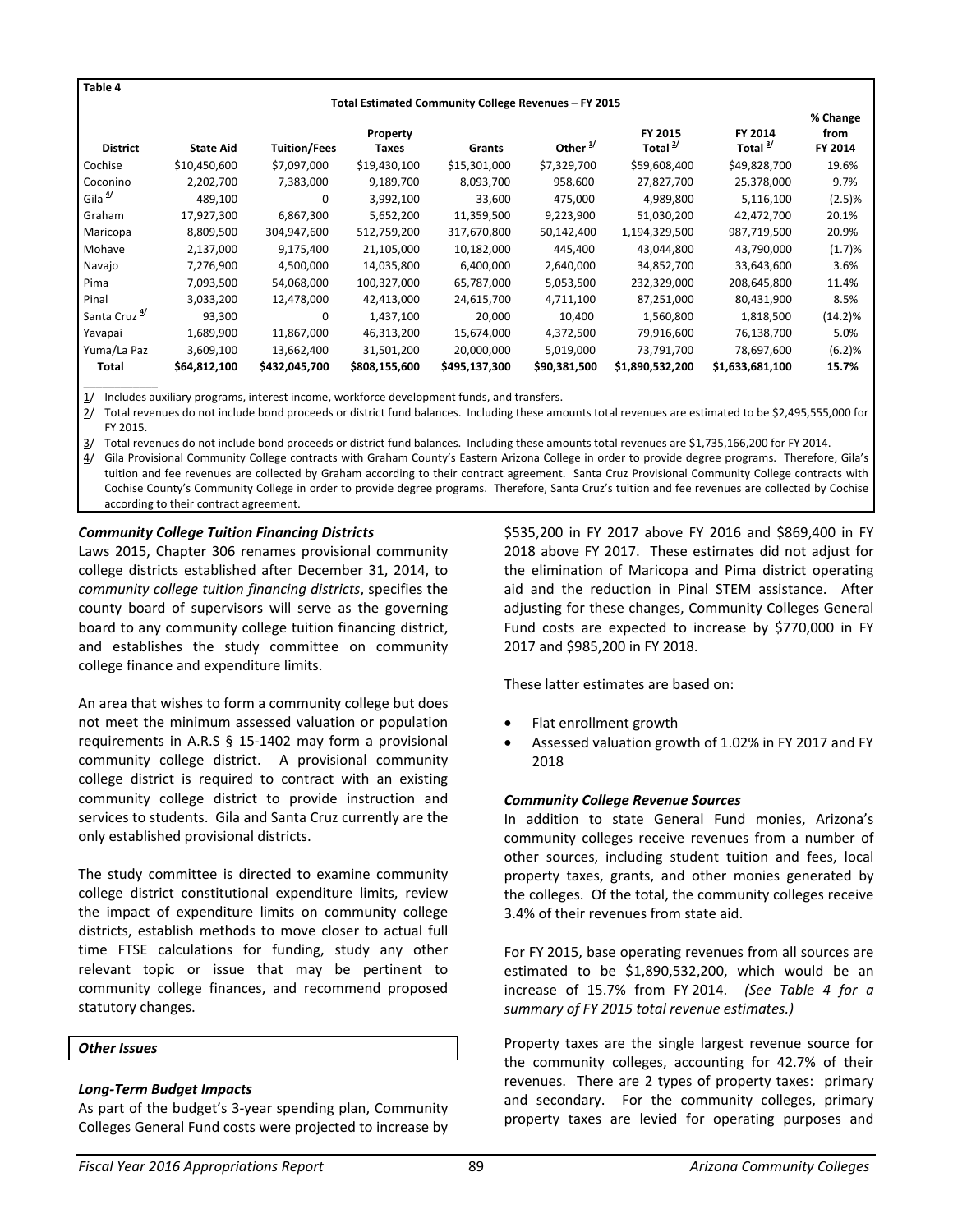secondary property taxes are levied to pay for capital outlay expenses. Each community college district determines its primary and secondary property tax rates. *(See Table 5 for a summary of FY 2015 property tax rates.)*  In November 2012, Arizona voters approved Proposition 117, which will require primary and secondary taxes to be levied on the same tax base. Previously, taxes were levied on 2 valuations: full cash value and limited property value. Proposition 117 requires all property taxes to be levied on the limited property value.

| Table 5                               |         |           |          |                      |  |
|---------------------------------------|---------|-----------|----------|----------------------|--|
| Community College Tax Rates - FY 2015 |         |           |          |                      |  |
|                                       |         |           |          | % Change in          |  |
|                                       | Primary | Secondary | Combined | <b>Combined Rate</b> |  |
| <b>District</b>                       | Rate    | Rate      | Rate     | from FY 2014         |  |
| Cochise                               | \$2.03  | \$0.00    | \$2.03   | 9.7%                 |  |
| Coconino                              | 0.48    | 0.13      | 0.61     | 5.2%                 |  |
| Gila                                  | 0.96    | 0.00      | 0.96     | 10.3%                |  |
| Graham                                | 2.67    | 0.00      | 2.67     | (2.6)%               |  |
| Maricopa                              | 1.28    | 0.24      | 1.52     | (0.7)%               |  |
| Mohave                                | 1.22    | 0.00      | 1.22     | 6.1%                 |  |
| Navajo                                | 1.66    | 0.00      | 1.66     | 12.2%                |  |
| Pima                                  | 1.33    | 0.00      | 1.33     | 3.1%                 |  |
| Pinal                                 | 1.91    | 0.35      | 2.26     | 0.4%                 |  |
| Santa Cruz                            | 0.45    | 0.00      | 0.45     | 7.1%                 |  |
| Yavapai                               | 1.86    | 0.22      | 2.08     | 2.0%                 |  |
| Yuma/La Paz                           | 2.00    | 0.38      | 2.38     | 7.2%                 |  |

Proposition 117 also caps annual property value increases on any single parcel of real property to 5% starting in FY 2016. The existing 2% "levy limit" remains in place. Under A.R.S. § 42-17051, community colleges are allowed to collect 2% more in property tax revenues annually, not including revenue from new construction. Any increase over 2% requires voter approval, unless the district has foregone increases in prior years and consolidates those increases into a single year.

Long term property value growth has been approximately 5%. From that perspective, Proposition 117 would tend to reduce the year-to-year volatility in property tax values rather than reduce the dollar amount of long term revenues. However, the property tax base might grow more slowly under Proposition 117 because the property tax values would not be able to increase by more than 5% to offset the years that experience growth that is less than 5%.

To the extent that the property value grows more slowly because of Proposition 117, the community colleges could still generate the same level of revenue by increasing their tax rates.

The community colleges also collect tuition and fees from enrolled students. These collections account for approximately 22.9% of total revenues. Tuition and fees are assessed on a per credit hour basis. FY 2015 weighted average tuition (weighted for each district's proportion of

the statewide FTSE count) is \$2,430 if a full-time student attends for 30 hours a year. The FY 2015 amount represents an increase of 4.0% from FY 2014. *(See Table 6 for FY 2015 resident tuition and fee rates.)* 

# **Table 6**

# **Community College Resident Tuition and Fees – FY 2015**

| District                | <b>Cost Per</b><br><b>Credit Hour</b> | Annual<br>Cost <sup>1/</sup> | % Change from<br>FY 2014 |
|-------------------------|---------------------------------------|------------------------------|--------------------------|
| Cochise                 | \$75                                  | \$2,250                      | 2.7%                     |
| Coconino                | 89                                    | 2,670                        | 2.3%                     |
| Gila                    | 67                                    | 2,000                        | 1.2%                     |
| Graham                  | 67                                    | 2,000                        | 4.2%                     |
| Maricopa                | 84                                    | 2,520                        | 3.7%                     |
| Mohave                  | 87                                    | 2,610                        | 2.4%                     |
| Navajo                  | 66                                    | 1,980                        | (0.5)%                   |
| Pima                    | 77                                    | 2,300                        | 7.0%                     |
| Pinal                   | 80                                    | 2,400                        | 3.9%                     |
| Santa Cruz              | 75                                    | 2,250                        | 2.7%                     |
| Yavapai                 | 72                                    | 2,160                        | 2.9%                     |
| Yuma/La Paz             | $\overline{26}$                       | 2,280                        | 2.7%                     |
| <b>Weighted Average</b> | \$81                                  | \$2,430                      | 4.0%                     |

Community colleges also receive grants and "other" revenue from a variety of sources. Combined, they account for approximately 31.0% of community college revenues. Grants traditionally come from the federal government, including: the U.S. Department of Education, Small Business Administration, National Science Foundation, and Health and Human Services. Revenue listed in the "other" category includes auxiliary programs, interest incomes, workforce development funds, and transfers.

# *Total Community College Expenditures*

*Table 7* shows total budgeted FY 2015 community college expenditures. In FY 2015, total budgeted expenditures are \$2,502,170,600. As mentioned previously, base operating revenues for FY 2015 are \$1,890,532,200 however, this figure does not include allocated fund balances or bond proceeds. Including these amounts, total available revenues are \$2,495,555,000. Of the total \$2,486,262,600 in expenditures, \$1,555,465,600, or 62%, of these expenditures are from the community colleges' general and restricted funds. This includes about \$557,926,200, or 22%, for instruction and \$274,499,000, or 11%, for administrative support.

Expenditures for auxiliary enterprises, including revenue generating retail and business services such as parking lots, book stores, and food service, are \$367,803,300, or 15% of the total. Plant Fund expenditures, which generally include capital costs, are \$393,991,800, or 16% of the total. The remaining \$184,909,900 is for debt service.